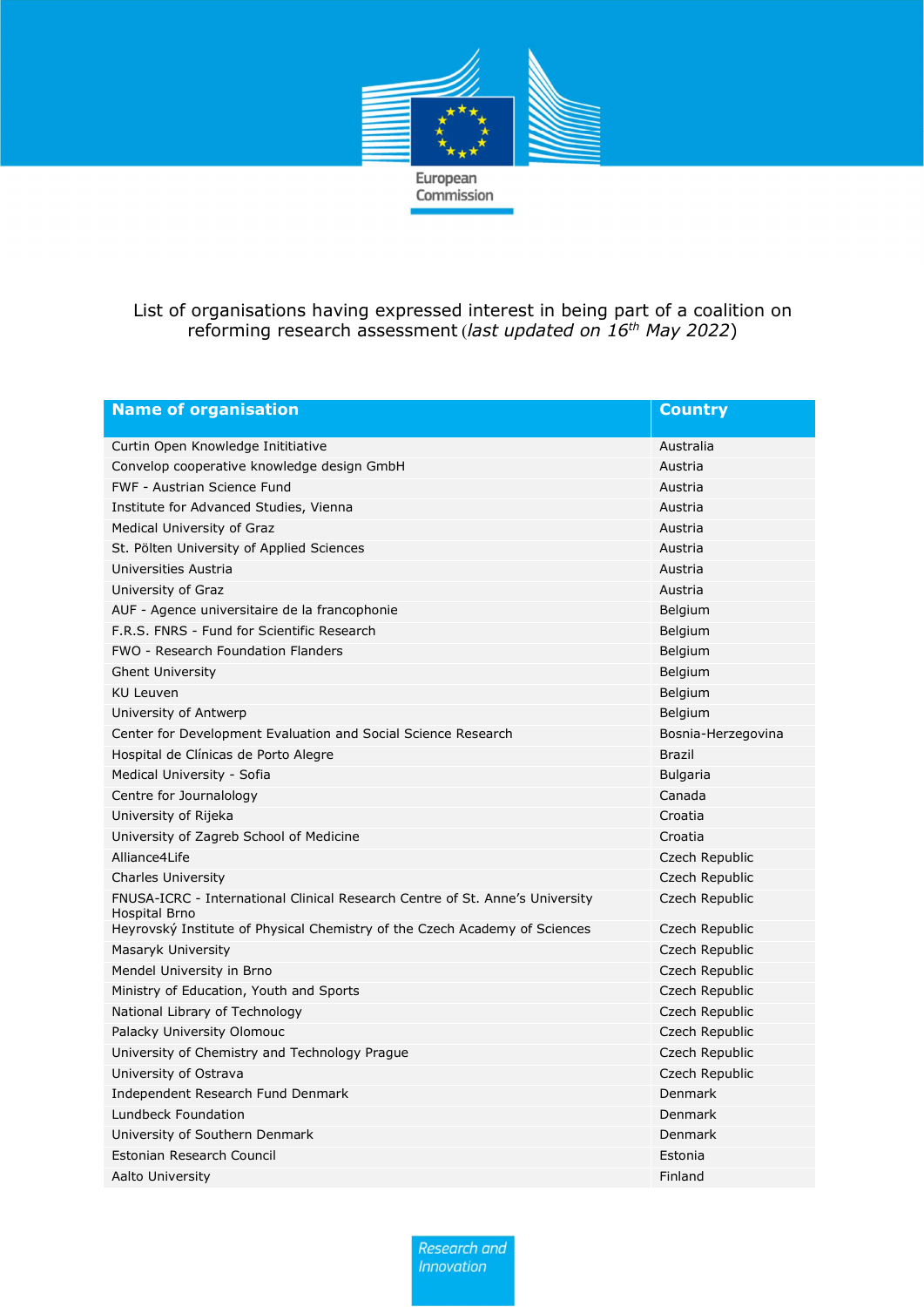| Åbo Akademi University                                                                  | Finland |
|-----------------------------------------------------------------------------------------|---------|
| Academy of Finland                                                                      | Finland |
| Federation of Finnish Learned Societies                                                 | Finland |
| Finnish Reproducibility Network                                                         | Finland |
| <b>Tampere University</b>                                                               | Finland |
| University of Eastern Finland                                                           | Finland |
| University of Helsinki                                                                  | Finland |
| University of Oulu                                                                      | Finland |
| University of Turku                                                                     | Finland |
| University of Vaasa                                                                     | Finland |
| Académie des sciences                                                                   | France  |
| AgroParisTech                                                                           | France  |
| Aix-Marseille Université                                                                | France  |
| ANR - French National Research Agency                                                   | France  |
| ANRS Emerging infectious diseases                                                       | France  |
| CDEFI - Conference of Deans of French Schools of Engineering                            | France  |
| Cercle FSER - Cercle de la Fondation Schlumberger pour l'Education et la Recherche      | France  |
| Claude Bernard University Lyon 1                                                        | France  |
| CNRS - French National Centre for Scientific Research                                   | France  |
| CPU - Conférence des présidents d'université                                            | France  |
| HCERES - Haut Conseil de l'évaluation de la recherche et de l'enseignement<br>supérieur | France  |
| IFREMER - Institut Français de Recherche pour l'Exploitation de la Mer                  | France  |
| INRAE - French National Research Institute for Agriculture, Food and Environment        | France  |
| INRIA - National Institute for Research in Digital Science and Technology               | France  |
| <b>INSA Toulouse</b>                                                                    | France  |
| INSERM - National Institute of Health and Medical Research                              | France  |
| Institut Français d'Archéologie Orientale                                               | France  |
| Institut National du Cancer                                                             | France  |
| IRD - French Research Institute for Development                                         | France  |
| Labex Pasts in the Present/University Paris Nanterre                                    | France  |
| Sorbonne University                                                                     | France  |
| UniLaSalle - Institut polytechnique UniLaSalle                                          | France  |
| University Clermont Auvergne                                                            | France  |
| University Grenoble Alpes                                                               | France  |
| University of Angers                                                                    | France  |
| University of Haute Alsace                                                              | France  |
| University of Limoges                                                                   | France  |
| University of Lorraine                                                                  | France  |
| University of Nantes                                                                    | France  |
| University of Reims Champagne-Ardenne                                                   | France  |
| University of Strasbourg                                                                | France  |
| University Sorbonne Paris Nord                                                          | France  |
| Bavarian Research Alliance                                                              | Germany |
| BIH QUEST Center for Responsible Research @Charité                                      | Germany |
| CHE - Centre for Higher Education                                                       | Germany |
| Collaboration Platform (Berlin University Alliance)                                     | Germany |
| Einstein Center Digital Future Berlin                                                   | Germany |
| Einstein Foundation Berlin                                                              | Germany |
| EurA AG                                                                                 | Germany |
| EVALAG - Evaluationsagentur Baden-Württemberg                                           | Germany |
| FORRT - Framework for Open and Reproducible Research Training                           | Germany |
| German Reproducibility Network                                                          | Germany |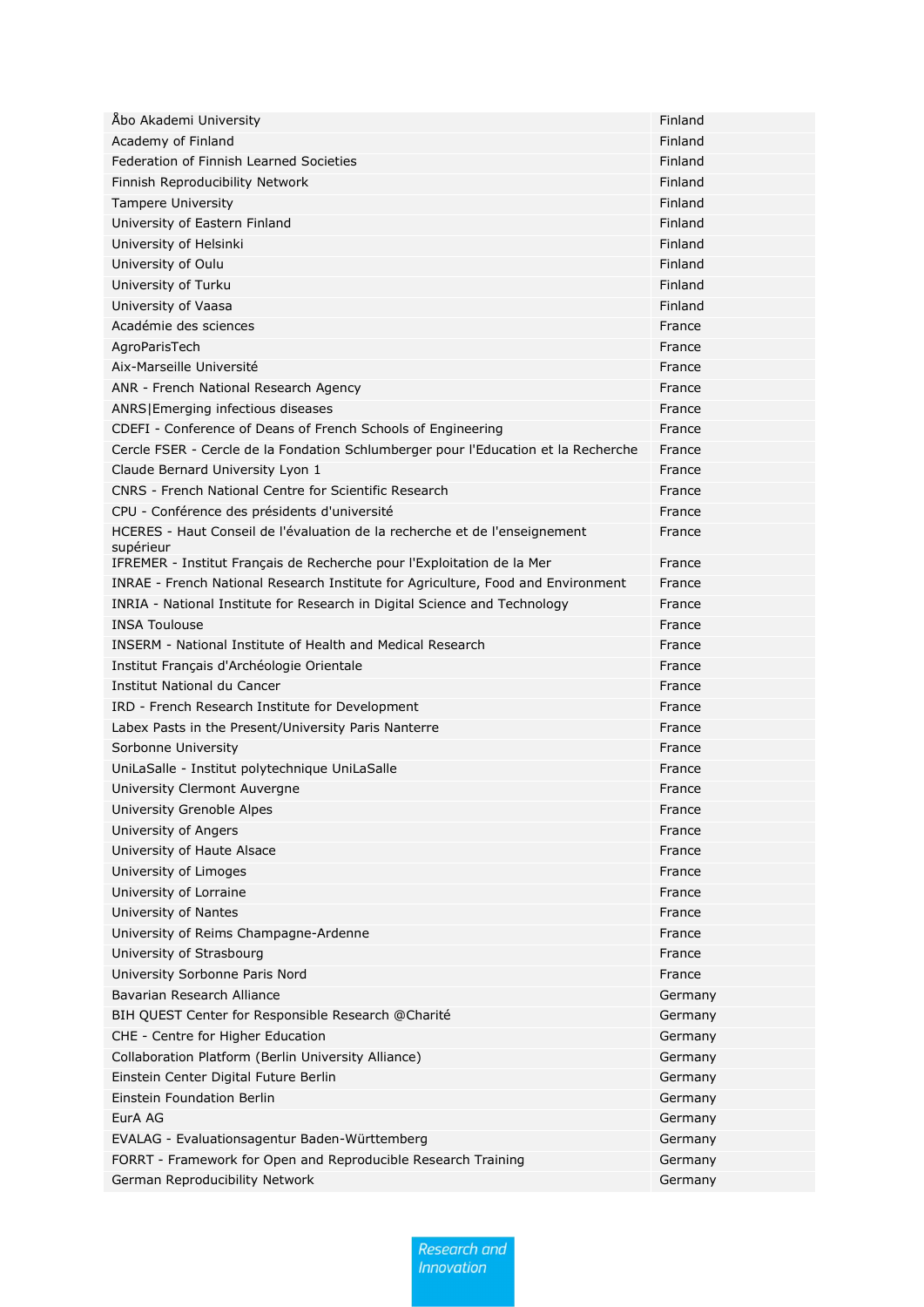| Goethe University Frankfurt                                                                                  | Germany            |
|--------------------------------------------------------------------------------------------------------------|--------------------|
| Hochschule Darmstadt, University of Applied Sciences Darmstadt                                               | Germany            |
| Hochschullehrerbund                                                                                          | Germany            |
| IOER- Leibniz Institute of Ecological Urban and Regional Development                                         | Germany            |
| Liberate Science GmbH<br>MedcoDRG                                                                            | Germany<br>Germany |
|                                                                                                              |                    |
| Ostwestfalen-Lippe University of Applied Sciences and Arts                                                   | Germany            |
| Public Library of Science (PLOS)                                                                             | Germany            |
| ReMO COST Action (TIB Hannover)                                                                              | Germany            |
| <b>Rhine-Main Universities</b>                                                                               | Germany            |
| <b>RWTH Aachen University</b>                                                                                | Germany            |
| Saarland University                                                                                          | Germany            |
| TU Berlin - Technische Universität Berlin                                                                    | Germany            |
| TU Braunschweig - Technische Universität Braunschweig                                                        | Germany            |
| TU Darmstadt - Technische Universität Darmstadt                                                              | Germany            |
| TU Dresden - Technische Universität Dresden                                                                  | Germany            |
| TU München - Technische Universität München                                                                  | Germany            |
| Universität Hamburg                                                                                          | Germany            |
| Weizenbaum Institute for the Networked Society                                                               | Germany            |
| Wissenschaftskolleg zu Berlin                                                                                | Germany            |
| <b>ATHENA Research Center</b>                                                                                | Greece             |
| FORTH - Foundation for Research and Technology - Hellas                                                      | Greece             |
| HAHE - Hellenic Authority for Higher Education                                                               | Greece             |
| ELKH - Eötvős Lóránd Research Network                                                                        | Hungary            |
| ELTE - Eötvös Loránd University                                                                              | Hungary            |
| University of Iceland                                                                                        | Iceland            |
| Associaton of ERC Grantees                                                                                   | International      |
| Aurora, European Universities Alliance                                                                       | International      |
| CERN - European Organisation for Nuclear Research                                                            | International      |
| CESAER - Conference of European Schools for Advanced Engineering Education and<br>Research                   | International      |
| Circle U., European Universities Alliance                                                                    | International      |
| CLACSO - Latin American Council of Social Sciences (FOLEC - Latin American Forum<br>for Research Assessment) | International      |
| cOAlition S                                                                                                  | International      |
| CODATA - Committee on Data for Science and Technology                                                        | International      |
| Coimbra Group                                                                                                | International      |
| Conseil Européen pour les Langues / European Language Council                                                | International      |
| DARIAH-EU - Digital Research Infrastructure for the Arts and Humanities                                      | International      |
| <b>DORA</b>                                                                                                  | International      |
| EARMA - European Association of Research Managers and Administrators                                         | International      |
| EASSH - European Alliance for Social Sciences and Humanities                                                 | International      |
| ECIU University, European Universities Alliance                                                              | International      |
| ECOLAS - European Consortium of Liberal Arts and Sciences                                                    | International      |
| Elsevier                                                                                                     | International      |
| EMBL - European Molecular Biology Laboratory                                                                 | International      |
| ENRESSH - European Network for Research Evaluation in the Social Sciences and                                | International      |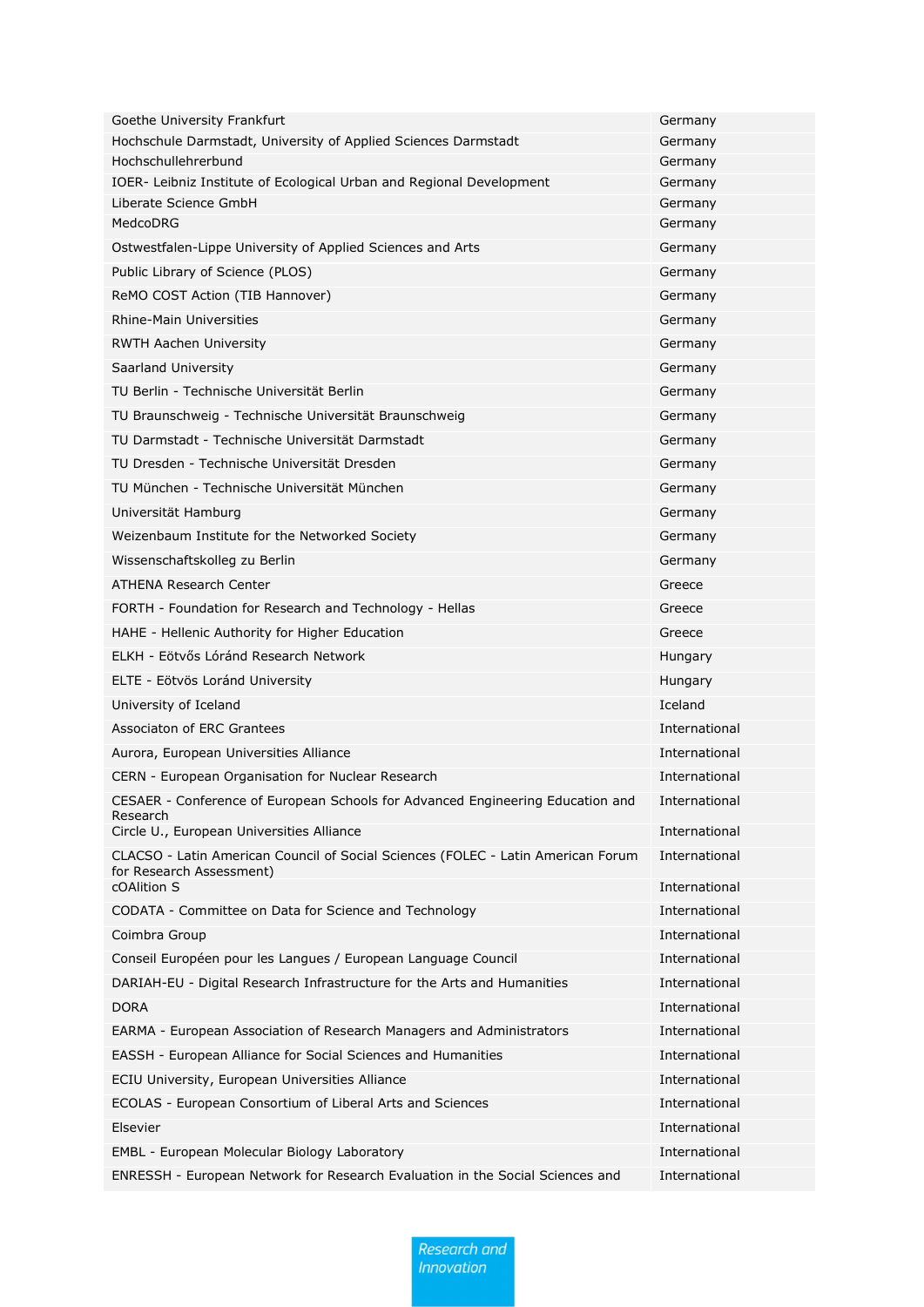| <b>Humanities</b>                                                                                               |               |
|-----------------------------------------------------------------------------------------------------------------|---------------|
| EPICUR, European Universities Alliance                                                                          | International |
| EU4ART                                                                                                          | International |
| EUA - European University Association                                                                           | International |
| EU-CONEXUS, European Universities Alliance                                                                      | International |
| EU-LIFE - Alliance of European research institutes in the life sciences                                         | International |
| EURODOC - European Council of Doctoral Candidates and Junior Researchers                                        | International |
| European Academy of Religion                                                                                    | International |
| European Center for Global Education (Global Governance Institute - GGI)                                        | International |
| European Open Science Cloud Association                                                                         | International |
| European Science Foundation                                                                                     | International |
| European University for Well-Being                                                                              | International |
| European Women Rectors Association                                                                              | International |
| EuroScience - European Association for the Advancement of Science and Technology                                | International |
| EuroTech, European Universities Alliance                                                                        | International |
| GCPA - Good Clinical Practice Alliance - Europe                                                                 | International |
| GYA - Global Young Academy                                                                                      | International |
| <b>HuMetricsHSS Initiative</b>                                                                                  | International |
| Informatics Europe                                                                                              | International |
| <b>INORMS Research Evaluation Group</b>                                                                         | International |
| <b>International Science Council</b>                                                                            | International |
| ISE - Initiative for Science in Europe                                                                          | International |
| LERU - League of European Research Universities                                                                 | International |
| MCAA - Marie Curie Alumni Association                                                                           | International |
| Open Research Funders Group                                                                                     | International |
| OpenAIRE - Open Access Infrastructure for Research in Europe                                                    | International |
| RDA - Research Data Alliance                                                                                    | International |
| Resilience - ESFRI Research Infrastructure                                                                      | International |
| Science Europe - Association of European Research Funding Organisation and<br>Research Performing Organisations | International |
| SPARC Europe - Scholarly Publishing and Academic Resources Coalition Europe                                     | International |
| STM - International Association of Scientific Technical and Medical Publishers                                  | International |
| TDR - The Special Programme for Research and Training in Tropical Diseases, The<br>World Health Organization    | International |
| The Guild                                                                                                       | International |
| UAS4EUROPE                                                                                                      | International |
| Ulysseus, European Universities Alliance                                                                        | International |
| Una Europa, European Universities Alliance                                                                      | International |
| UNIC - European University of Post-Industrial Cities                                                            | International |
| YAE - Young Academy of Europe                                                                                   | International |
| YERUN - Young European Research Universities                                                                    | International |
| APC Microbiome Ireland                                                                                          | Ireland       |
| Dublin City University                                                                                          | Ireland       |
| Dundalk Institute of Technology                                                                                 | Ireland       |
| Health Research Board                                                                                           | Ireland       |
| Irish Research Council                                                                                          | Ireland       |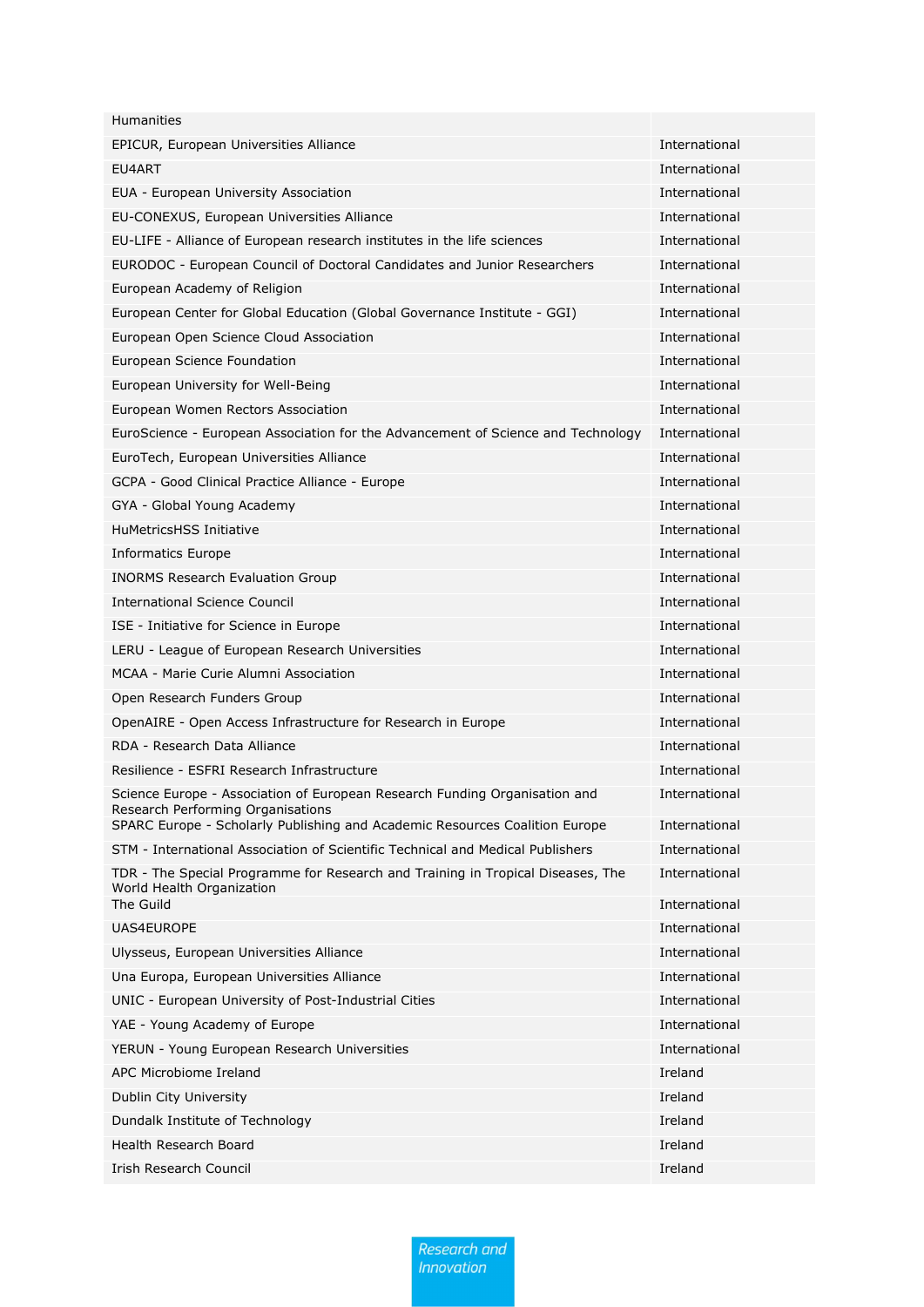| Maynooth University, National University of Ireland Maynooth                                  | Ireland    |
|-----------------------------------------------------------------------------------------------|------------|
| <b>NUI Galway</b>                                                                             | Ireland    |
| SciPol Services Ltd.                                                                          | Ireland    |
| Technological University Dublin                                                               | Ireland    |
| Technological University of the Shannon Midlands Midwest                                      | Ireland    |
| Trinity College Dublin, University of Dublin                                                  | Ireland    |
| University College Cork                                                                       | Ireland    |
| Waterford Institute of Technology                                                             | Ireland    |
| AISA - Associazione Italiana per la promozione della scienza aperta                           | Italy      |
| ANVUR - Italian National Agency for the evaluation of Universities and Research<br>Institutes | Italy      |
| Autonomous Province of Bolzano - South Tyrol, Scientific Research Office                      | Italy      |
| Cariplo Foundation                                                                            | Italy      |
| CNR - National Research Council of Italy                                                      | Italy      |
| FSCIRE - Foundation for Religious Studies                                                     | Italy      |
| GRIN - Gruppo di Informatica                                                                  | Italy      |
| IRCCS Ospedale San Raffaele, Milano                                                           | Italy      |
| Italian Reproducibility Network                                                               | Italy      |
| Ministry of Universities and Research                                                         | Italy      |
| Politecnico di Torino                                                                         | Italy      |
| Sant'Anna School of Advanced Studies, Pisa                                                    | Italy      |
| TOUR4EU - Tuscan Universities for Research in Europe                                          | Italy      |
| Università Vita-Salute San Raffaele                                                           | Italy      |
| University of Bari                                                                            | Italy      |
| University of Bologna                                                                         | Italy      |
| University of Milan                                                                           | Italy      |
| University of Padova                                                                          | Italy      |
| University of Pavia                                                                           | Italy      |
| Nazarbayev University                                                                         | Kazakhstan |
| European Academy                                                                              | Latvia     |
| Latvian Academy of Sciences                                                                   | Latvia     |
| Latvian Institute of Organic Synthesis                                                        | Latvia     |
| Ministry of Education and Science                                                             | Latvia     |
| <b>Vytautas Magnus University</b>                                                             | Lithuania  |
| FNR - Luxembourg National Research Fund                                                       | Luxembourg |
| NTNU - Norwegian University of Science and Technology                                         | Norway     |
| Research Council of Norway                                                                    | Norway     |
| Universities Norway                                                                           | Norway     |
| University of Oslo                                                                            | Norway     |
| Foundation for Polish Science                                                                 | Poland     |
| Jagiellonian University in Krakow                                                             | Poland     |
| Polish Academy of Sciences                                                                    | Poland     |
| Wroclaw University of Environmental and Life Sciences                                         | Poland     |
| <b>WSB University</b>                                                                         | Poland     |
| FCT - Fundação para a Ciência e a Tecnologia                                                  | Portugal   |
| FP-I3ID/ University Fernando Pessoa                                                           | Portugal   |
| INESC TEC - Institute for Systems and Computer Engineering, Technology and                    | Portugal   |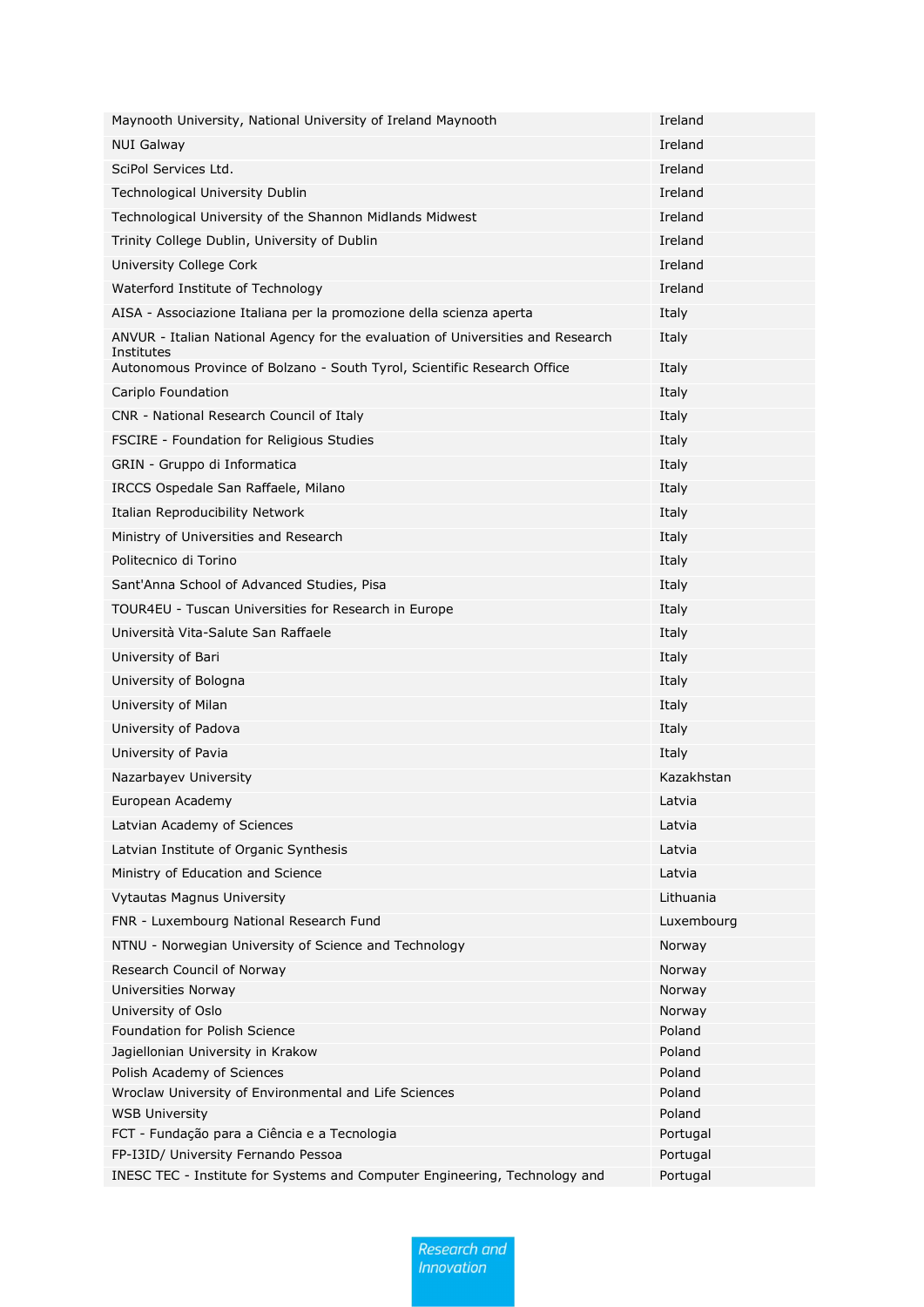| Science                                                                                                   |          |
|-----------------------------------------------------------------------------------------------------------|----------|
| Institute for Research and Innovation in Health (i3S, University of Porto)                                | Portugal |
| <b>NOVA University Lisbon</b>                                                                             | Portugal |
| Portuguese Reproducibility Network                                                                        | Portugal |
| Universidade Católica Portuguesa                                                                          | Portugal |
| Universidade de Trás-os-Montes e Alto Douro                                                               | Portugal |
| University of Coimbra                                                                                     | Portugal |
| University of Minho                                                                                       | Portugal |
| Babes-Bolyai University                                                                                   | Romania  |
| Constanta Maritime University                                                                             | Romania  |
| Danubius University of Galati                                                                             | Romania  |
| <b>InnovX Business Accelerator</b>                                                                        | Romania  |
| National Institute for Research and Development in Informatics ICI Bucharest                              | Romania  |
| Romanian Society of Medical Informatics                                                                   | Romania  |
| UEFISCDI - Executive Agency for Higher Education, Research, Development and                               | Romania  |
| Innovation Funding<br>UMFCD - University of Medicine and Pharmacy Carol Davila                            | Romania  |
| University of Craiova                                                                                     | Romania  |
|                                                                                                           | Romania  |
| University Politehnica of Bucharest                                                                       |          |
| Journal of Stress Physiology & Biochemistry                                                               | Russia   |
| Biomedical Research Center of the Slovak Academy of Sciences                                              | Slovakia |
| Slovak Reproducibility Network                                                                            | Slovakia |
| ARRS - Slovenian Research Agency                                                                          | Slovenia |
| University of Ljubljana                                                                                   | Slovenia |
| University of Maribor                                                                                     | Slovenia |
| Žiga Bolta s.p.                                                                                           | Slovenia |
| AEI - Agencia Estatal de Investigacion                                                                    | Spain    |
| AENOR - Spanish Association for Standardization and Certification                                         | Spain    |
| Agency for Health Quality and Assessment of Catalonia                                                     | Spain    |
| ANECA - National Agency for Quality Assessment and Accreditation of Spain                                 | Spain    |
| Autonomous University of Madrid                                                                           | Spain    |
| Carlos III Health Institute                                                                               | Spain    |
| <b>CRUE - Spanish Universities</b>                                                                        | Spain    |
| CSIC - Spanish National Research Council                                                                  | Spain    |
| Direcció General de Planificació en Salut; Departament de Salut   Generalitat de<br>Catalunya             | Spain    |
| IDIBAPS - Institut d'Investigacions Biomediques August Pi i Sunyer                                        | Spain    |
| IdiPAZ - Hospital La Paz Institute for Health Research                                                    | Spain    |
| IGFAE - Galician Institute of High Energy Physics                                                         | Spain    |
| La Caixa Foundation                                                                                       | Spain    |
| Open University of Catalonia                                                                              | Spain    |
| Polytechnic University of Valencia                                                                        | Spain    |
| PRISMA - Asociación para la diversidad afectivo-sexual y de género en Ciencia,<br>Tecnología e Innovación | Spain    |
| Rey Juan Carlos University                                                                                | Spain    |
| SCIE - Sociedad Cientifica Informatica de España                                                          | Spain    |
| Uni-Digna                                                                                                 | Spain    |
| Universidad de Alcalá                                                                                     | Spain    |
| Universidad de Granada                                                                                    | Spain    |
| Universidad de Las Palmas de Gran Canaria                                                                 | Spain    |
| Universidad de Murcia                                                                                     | Spain    |
| Universitat Autònoma de Barcelona (UAB)                                                                   | Spain    |
| Universitat Jaume I                                                                                       | Spain    |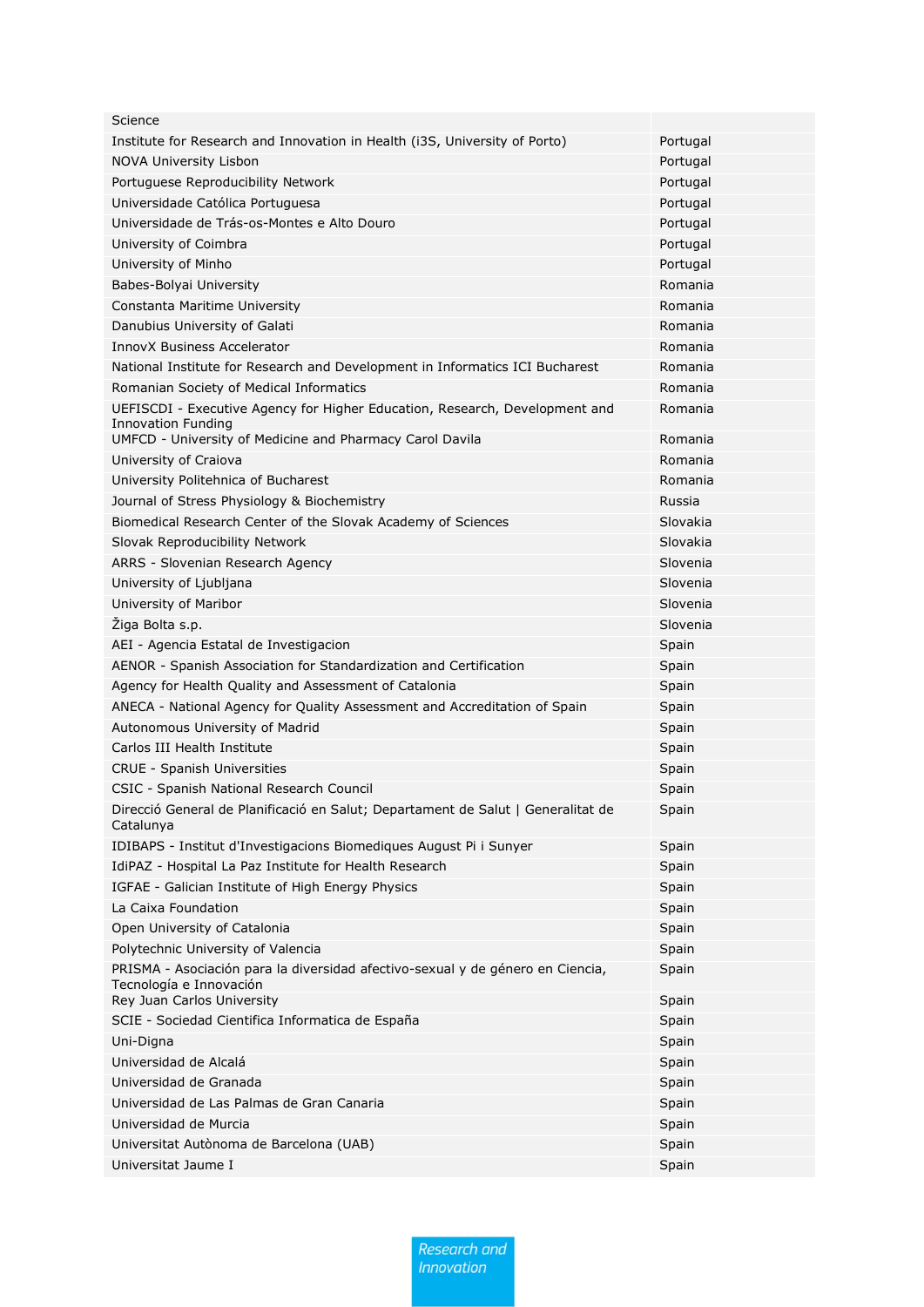| Universitat Politècnica de Catalunya                                               | Spain           |
|------------------------------------------------------------------------------------|-----------------|
| University Carlos III of Madrid                                                    | Spain           |
| University of Barcelona                                                            | Spain           |
| University of Castilla-La Mancha                                                   | Spain           |
| University of La Laguna                                                            | Spain           |
| University of Salamanca                                                            | Spain           |
| VHIR - Vall d'Hebron Institute of Research                                         | Spain           |
| FORMAS - Swedish Research Council for Sustainable Development                      | Sweden          |
| FORTE - Swedish Research Council for Health, Working Life and Welfare              | Sweden          |
| Open Science Community Sweden                                                      | Sweden          |
| Swedish Reproducibility Network                                                    | Sweden          |
| Swedish Research Council                                                           | Sweden          |
| The Association of Swedish Higher Education Institutions                           | Sweden          |
| UKA - Swedish Higher Education Authority                                           | Sweden          |
| University of Borås                                                                | Sweden          |
| University of Gävle                                                                | Sweden          |
| Bern University of Applied Sciences                                                | Switzerland     |
| <b>Frontiers</b>                                                                   | Switzerland     |
| HES-SO / HEG Geneva - Haute Ecole Spécialisée de Suisse Occidentale                | Switzerland     |
| Swiss Academies of Arts and Sciences                                               | Switzerland     |
| Swiss National Science Foundation                                                  | Switzerland     |
| Swiss Reproducibility Network                                                      | Switzerland     |
| swissuniversities                                                                  | Switzerland     |
| University of Zurich                                                               | Switzerland     |
| Dutch Heart Foundation                                                             | The Netherlands |
| EATRIS - European Research Infrastructure for Translational Medicine               | The Netherlands |
| Eindhoven University of Technology                                                 | The Netherlands |
| Erasmus University Medical Centre                                                  | The Netherlands |
| Erasmus University Rotterdam                                                       | The Netherlands |
| KNAW - The Royal Netherlands Academy of Arts and Sciences                          | The Netherlands |
| Leiden University                                                                  | The Netherlands |
| Maastricht University                                                              | The Netherlands |
| Netherlands eScience Center                                                        | The Netherlands |
| NWO - Dutch Research Council                                                       | The Netherlands |
| Radboud University                                                                 | The Netherlands |
| <b>SCImPULSE Foundation</b>                                                        | The Netherlands |
| TU Delft - Technische Universiteit Delft                                           | The Netherlands |
| Universities of The Netherlands                                                    | The Netherlands |
| University Medical Center Utrecht                                                  | The Netherlands |
| University of Amsterdam                                                            | The Netherlands |
| University of Twente                                                               | The Netherlands |
| Vrije Universiteit Amsterdam                                                       | The Netherlands |
| Data Engineering and Semantics Research Unit, University of Sfax                   | Tunisia         |
| TÜBİTAK - The Scientific and Technological Research Council of Turkey, Headquarter | Turkey          |
| Turkish Academy of Sciences                                                        | Turkey          |
| ULAKBIM - Turkish Academic Network and Information Centre                          | Turkey          |
| Clarivate                                                                          | United Kingdom  |
| Digital Science                                                                    | United Kingdom  |
| <b>Emerald Publishing</b>                                                          | United Kingdom  |
| Health Data Research UK                                                            | United Kingdom  |
| Loughborough University                                                            | United Kingdom  |
| Open Policy Ltd                                                                    | United Kingdom  |

letherlands letherlands letherlands letherlands letherlands letherlands letherlands Ietherlands letherlands Ietherlands **Ietherlands** Ietherlands Ietherlands Ietherlands Ietherlands letherlands d Kingdom d Kingdom d Kingdom d Kingdom d Kingdom d Kingdom